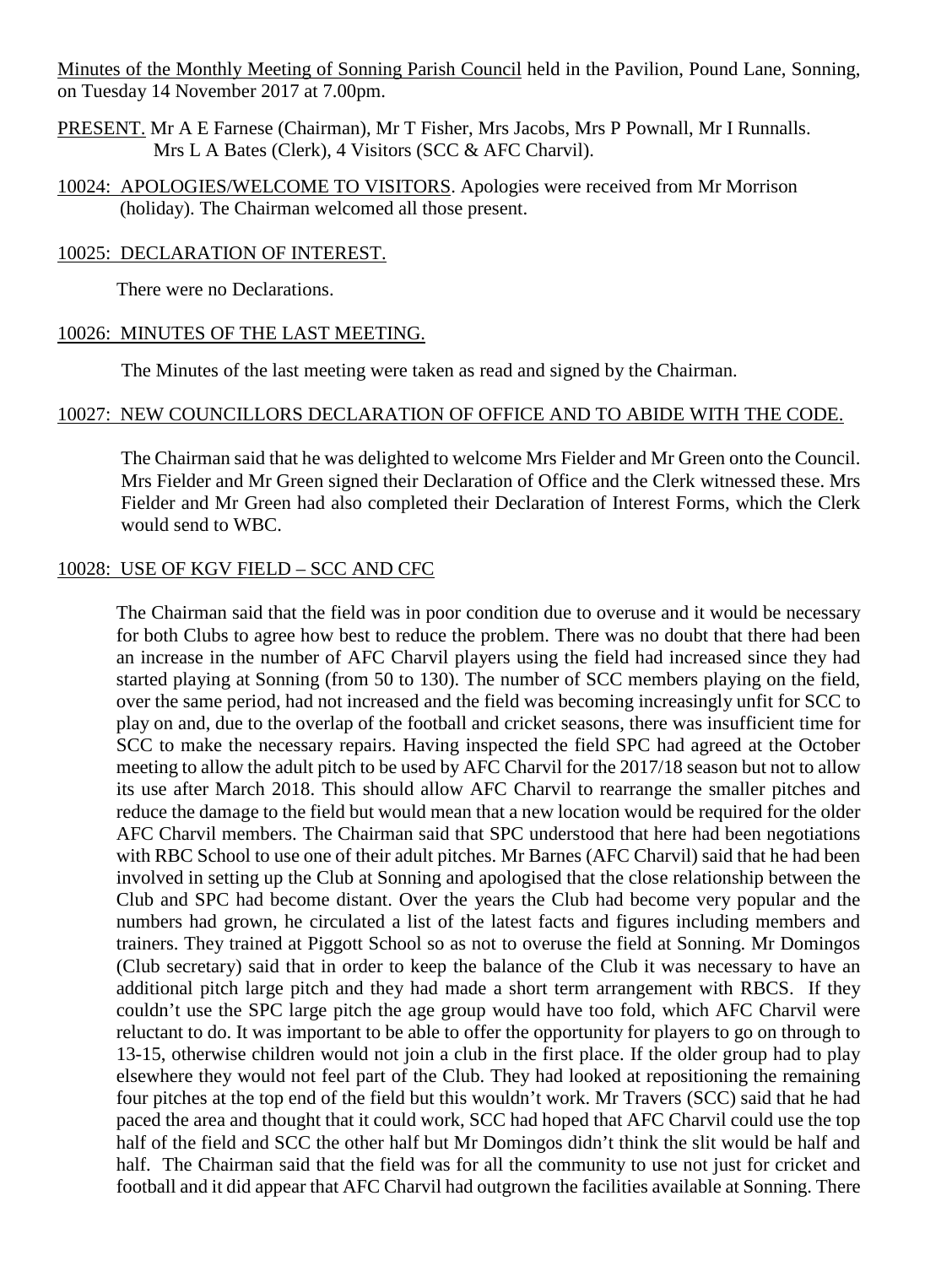# 10028: USE OF KGV FIELD – SCC AND CFC (Con't).

had been complaints from residents who were unable to use the field for other recreational uses when AFC Charvil were playing and adult members of Charvil FC had been seen using the pitch outside the scope of the Licence. Mr Barnes said that he had some suggestions. One that AFC Charvil should finish the season earlier in future, allowing more time for the pitch to be repaired. Two that AFC Charvil should contribute to the repairs and three that AFC Charvil should rotate the pitches. They wanted to work with SCC. Mr Travers said that this would not be enough to turn the situation around, SCC had already dropped one point in the league due to the condition of the field, if they went below three points SCC would be out of the league. The outfield was very rough due to the overuse and the repairs should be done in the autumn in order for SCC to start making improvements and these should be done every year if some improvement was to be made. In the past the field had been slit 50/50 with the football clubs. The Chairman said that SPC had made a decision, the pitches were being overused and there was a need to bring the field back for community use. AFC Charvil and SCC needed to come to a mutually agreeable decision. He appreciated that both clubs had invested a lot of time and money into the children. However the Clerk and Councillors were forever getting complaints from residents about one thing or another, including the car parking, and this also needed to be addressed. An improvement had been made since purchasing the cones but the previous Saturday there had been 16 vehicles parked on Pound Lane. There had been a confrontation between a resident and one of the mothers who had become quite belligerent. The Chairman mentioned the added difficulty of the roots from adjoining trees invading the adult pitch. Paul Gabon had brought this to SPC's attention and had discussed moving the adult pitch away from them, which would limit the space available for the other football pitches. Mr Fisher asked if all the footballers played with stud and this was confirmed. Mr Travers said the outfield needed attention, it was badly pitted and was potentially dangerous. The Chairman said that it did seem very difficult for both clubs to get together. Mr Barnes said that he would be happy to work with SCC in order to find a solution and Mr Travers agreed. The Chairman thanked all the representatives for coming to the meeting and asked that they came back to SPC as soon as possible.

## 10029: CORRESPONDENCE

Draft Letter re. Housing allocation numbers. A further draft letter had been received from Barkham Parish Council to be sent jointly to either Sajid Javid or Alok Sharma.

S106 Funds. WBC had confirmed that there was still £5513 of S106 funds earmarked for SPC. Once the August Field development commenced there would be £6460 in S106 money available to SPC which had to be spent on open spaces, pitches and recreation ground but the majority had to be spent on play areas.

CIL Funds. WBC had confirmed that there was £8140 of CIL money due to SPC from Inniscarra and this would be paid directly into the SPC account.

Street Naming and Numbering. This department had confirmed that the Bungalow, Sonning Lane would now be known as Lime Tree House.

WBC Highways and transport Budget Consultation. This was available online until 30 December. Crime prevention Scheme. Up to £7000 was available under this scheme for community groups and non-profit organisations for crime prevention in their locality.

## 10030: PLANNING.

Report. Mr Runnalls said that the following had been approved: 12a South Drive (172579): Old House (172189): The Atrium (172637): RBCS (171780): Reading Blue Coat School (172485. 26 Sonning Meadows (172603): Great House (Appeal), this was for 18 new car park spaces.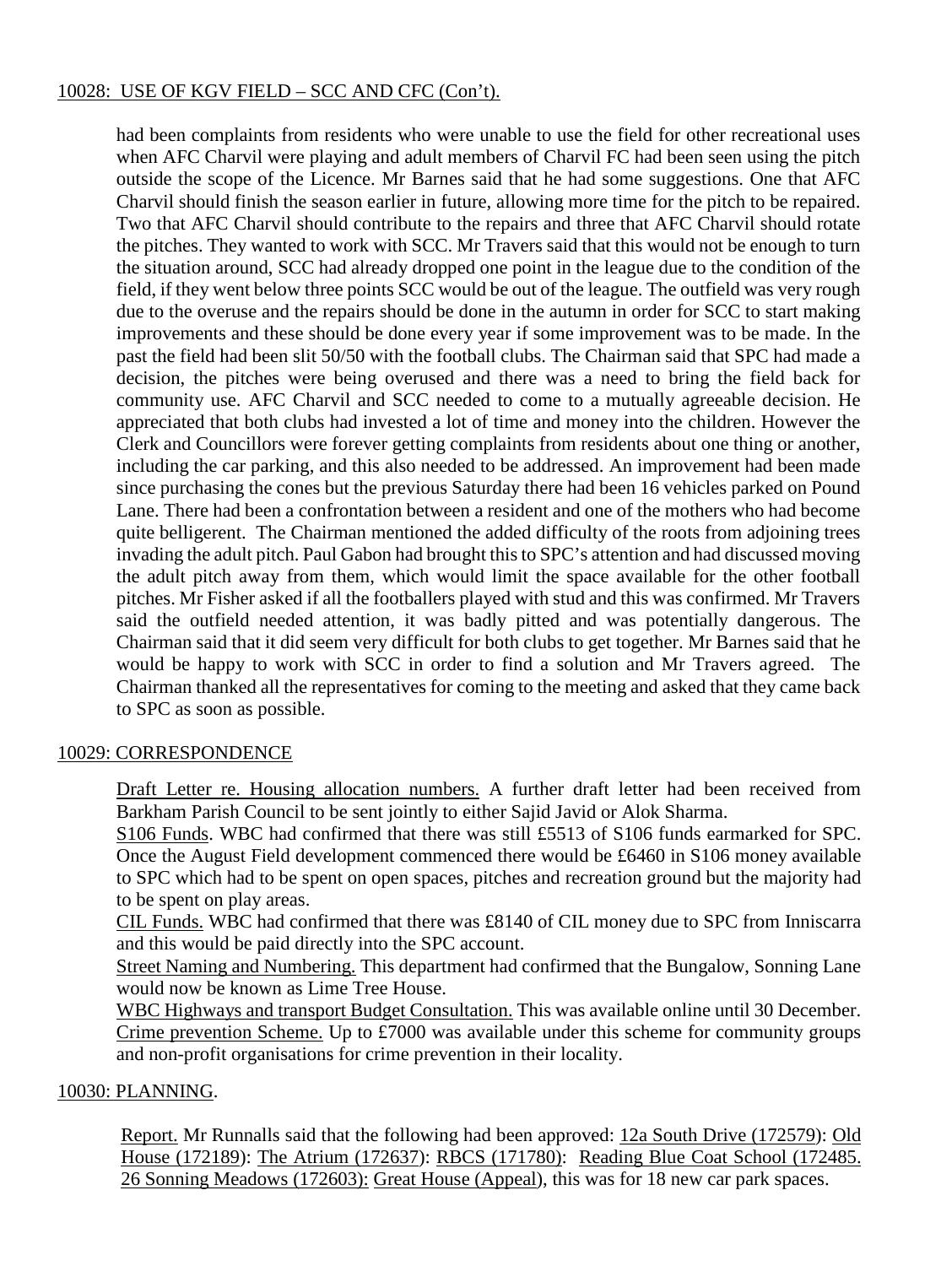## 10030: PLANNING.

It was understood that negotiations were underway to purchase an adjoining property in order to use the garden as an extra car park but this would require planning permission. Mr Runnalls said that Acrefield (172583) had been refused. The Officer, in his report, had said that protection of what remains of the semi-rural part of the Conservation Area had been made more important by the development of the adjoining plot and that any gains from developing the site would be substantially outweighed by the environmental harm that would be caused.

**The following applications were on going**)**:** Reading Blue Coat School Sonning Lane (152342- F/2014/2319) split decision: The Lawns Old Bath Road (171424): Hope Cottage 11 Pound Lane (171651): 20 Glebe Lane (172347): 6 Hawthorn Way (172715): The Great House (172697): St. Andrews Church (172756).

**The following applications had been approved**: See above.

**The following applications had been refused**. See above.

**The following applications had not been proceeded with.** None.

**The following new applications had been received.** St. Andrews Church (172756). Full planning application for the erection of electrically operated steel gates. Ranmore Parkway Drive (172701). Householder application for the proposed erection of a part single/part two storey rear extension, a single storey front porch extension, plus the addition of a mezzanine floor with rooflight and the part conversion of garage to create habitable accommodation to dwelling.

**b) Site Allocation Update**. Mr Fisher said that this had been a very useful meeting, lasting approximately for 2 hours and a lot of it was confidential. A traffic light scheme was being operated, Red, not being currently considered, orange under consideration, green to go into the Local Plan 2026-2030. Only one Sonning site was green and would go into the Local Plan, the site to the rear of Little Glebe, which had already been allocated for 25 dwellings in 2025. Unfortunately, if there was a shortfall across the Borough WBC would need to reconsider those sites in the orange category. Once the list was had been completed there would be final consultation in in August 2018. The total number of dwellings required was 8000 on 1100 sites, plus 3 master planning sites. WBC were planning 30 dwellings per hectare. A full, confidential, list of the site allocations in Sonning, was handed to all Councillors.

## 10031: QUESTIONS FOR BOROUGH COUNCILLOR.

In the absence of Cllr Haines there were no questions.

## 10032: PARISHIONER QUESTIONS.

There were no questions.

## 10033: FINANCE.

.

- a) Report. The Clerk had prepared a report which was noted. The report also included the draft 2018/19 budget figures. Councillors would consider these and bring and questions, changes, revisions to the December meeting for consideration. The final draft would be presented at the January meeting ready for agreement. The Precept could then be agreed ready to send to WBC by the deadline, 2 February.
- b) Projector/Screen. WBC would no longer send any hard copies of planning applications, except for developments of over 10 dwellings. All applications would have to be viewed on-line and printed off at A4. It was agreed that viewing through a projector would only be of use at meetings, not to show to residents. Printing off at A4 would still be necessary so a projector/screen would be of limited use.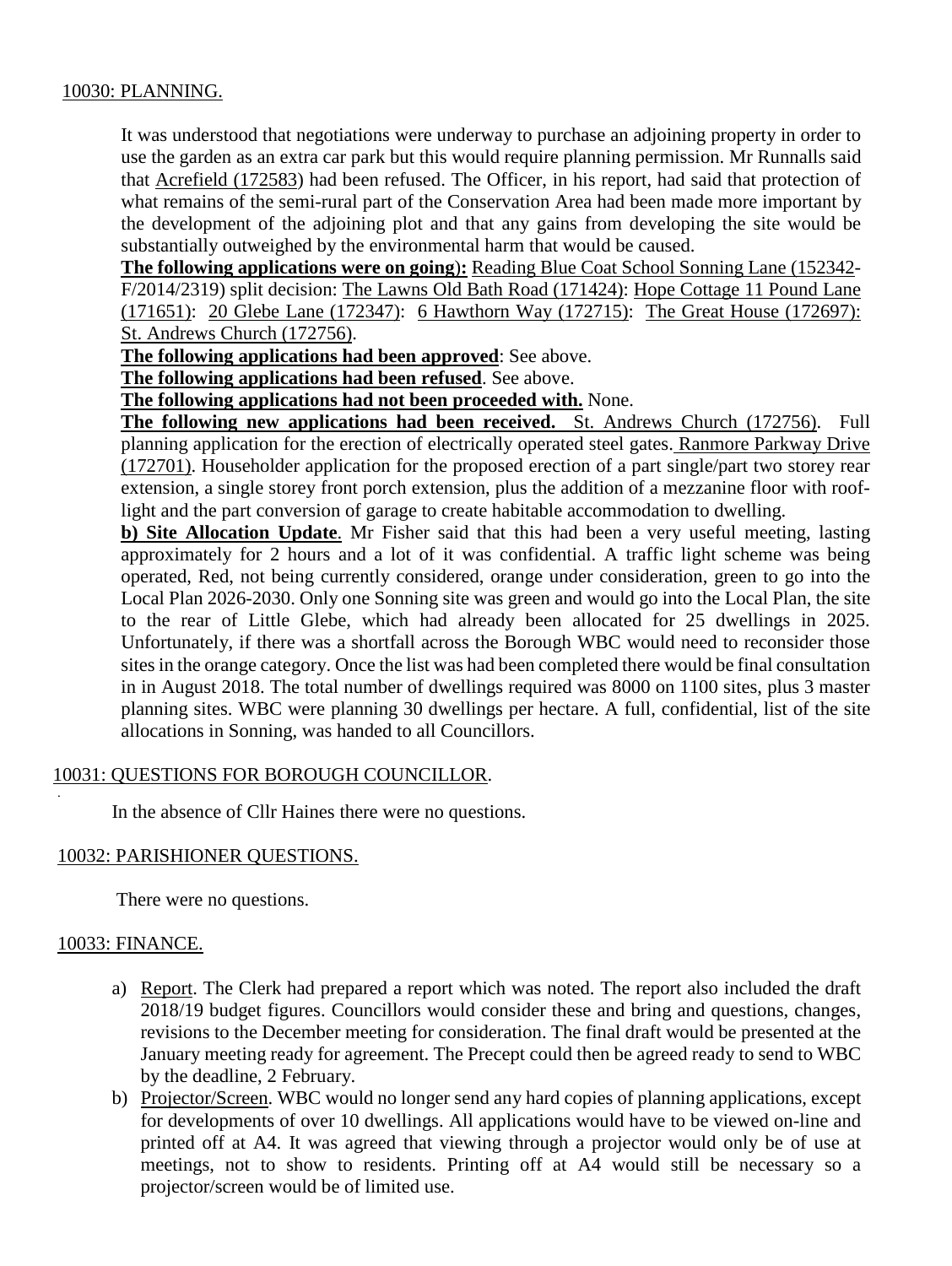## 10033: FINANCE (Cont'd).

c) Payment of Accounts. Mr Fisher proposed and Mrs Jacobs seconded making the following payments for October and these were unanimously approved.

| Date     | Chq | Name          | Service item        | Gross   | <b>VAT</b> | <b>Net</b> | Committee            | Sub-Comm.            |
|----------|-----|---------------|---------------------|---------|------------|------------|----------------------|----------------------|
| 5/10/17  | 428 | <b>SLTC</b>   | Data protection     | 30.00   | 5.00       | 25.00      | <b>ADMIN</b>         | Admin Misc.          |
| 5/10/17  | 429 | <b>ISS</b>    | Dog Bins Sept.      | 156.00  | 26.00      | 130.00     | <b>ENVIRONMENT</b>   | Dog Bins             |
| 5/10/17  | 430 | Scribe        | A/C Ann Fee         | 169.80  | 28.30      | 141.50     | <b>ADMIN</b>         | Misc.                |
| 5/10/17  | 431 | E A           | Wharf licence       | 51.83   | 0.00       | 51.83      | <b>ENVIRONMENT</b>   | <b>Wharf Licence</b> |
| 5/10/17  | 432 | Henley Land   | Outfield (May)      | 65.00   | 0.00       | 65.00      | <b>SPORTS</b>        | <b>SCC Utilities</b> |
| 5/10/17  | 432 | Henley Land   | Main Mowing.        | 245.00  | 0.00       | 245.00     | <b>RECREATION</b>    | Main Mow             |
| 5/10/17  | 433 | Son. Land     | Mow Playground      | 60.00   | 0.00       | 60.00      | <b>RECREATION</b>    | Mow Play             |
| 5/10/17  | 434 | Castle Water  | Pavilion Water      | 60.23   | 0.00       | 60.23      | <b>SPORTS</b>        | Pav. Utilities       |
| 5/10/17  | 434 | Castle Water  | Square Water        | 5.65    | 0.00       | 5.65       | <b>SPORTS</b>        | Square (SCC)         |
| 12/10/17 | 435 | Son. Land     | Mow Playground      | 90.00   | 0.00       | 90.00      | <b>RECREATIUON</b>   | Mow Play             |
| 12/10/17 | 435 | Son. Land     | Mow Wharf x 2       | 84.00   | 0.00       | 84.00      | <b>ENVIRONMENT</b>   | Mow Wharf            |
| 12/10/17 | 435 | Son. Land     | P. Lane hedge       | 60.00   | 0.00       | 60.00      | <b>RECREATION</b>    | Hedge Pound          |
| 12/10/17 | 435 | Son. Land     | Wharf hedge         | 28.00   | 0.00       | 28.00      | <b>ENVIRONMENT</b>   | Wharf hedge          |
| 13/10/17 | DD  | <b>SEC</b>    | St. Light Energy    | 454.28  | 21.63      | 432.65     | <b>HIGHWAY &amp;</b> | <b>Light Energy</b>  |
|          |     |               |                     |         |            |            | <b>LIGHT</b>         |                      |
| 15/10/17 | 436 | <b>Mazars</b> | <b>Annual Audit</b> | 360.00  | 60.00      | 300.00     | <b>ADMIN</b>         | Audit                |
| 15/10/17 | 437 | Henley Land   | Main Mowing x 2     | 490.00  | 0.00       | 490.00     | <b>RECREATION</b>    | Main Mowing          |
| 15/10/17 | 437 | Henley Land   | Mow Pond area       | 430.00  | 0.00       | 430.00     | <b>RECREATION</b>    | Pond Mowing          |
| 15/10/17 | 438 | L A Bates     | Honorarium (less    | 2580.50 | 0.00       | 2580.50    | <b>CLERK</b>         | Clerk                |
|          |     |               | $\tan$ )            |         |            |            |                      |                      |
| 15/10/17 | 438 | L A Bates     | Telephone $(x 2)$   | 80.00   | 0.00       | 80.00      | <b>ADMIN</b>         | Tel.                 |
| 15/10/17 | 439 | Inland Rev.   | Tax & NIC           | 267.54  | 0.00       | 267.54     | <b>CLERK</b>         | Clerk                |
|          |     |               | <b>Total</b>        | 5767.83 | 140.93     | 5626.90    |                      |                      |

#### PAYMENT OF ACCOUNTS NOVEMBER '17 (1 TO 31 OCTOBER)

#### . 10034: HIGHWAYS.

School Crossing Patrol. Mr Fisher had meet Cllr Bowring (WBC) on 18 October with Cllr Claire Borsberry-Lewis and Luke Henderson (head teacher Sonning Primary School). Serous concerns were expressed regarding the safety of the crossing since losing the School Crossing Patroller and Mr Fisher had shown the results from the electronic speed devise (one vehicle travelling at 65mph in the 20mph zone at 4.10pm as pupils would be leaving the after-school club). Cllr Bowring had mentioned that WBC were considering changing the crossing to a light controlled one. Mr Fisher said that he understood that a donor was making a contribution towards a School Crossing Patroller in another area.

Speed Indicator. Mr Fisher had said that the last download had shown a vehicle drive at 60 mph, mid-afternoon. A percentile of 65.5%. There was some speeding in both directions, 27.7% one way and 28.5% the other. The highest number of vehicles was 3816. Mr Runnalls said that he had been overtaken by a speeding vehicle as he drove down Pound Lane.

Speed/Lorry Watch. Mr Fisher was still waiting for the police vetting. Mr Fisher had asked about the information collected by the ANPR camera on the Bridge and was told that this could be available to him once the vetting had been completed. Once the Speed Watch was underway the results could be sent to T V Park police who would send a warning letter to the offender.

Sonning Lane Parking. Mr Fisher said that this was at an impasse, RBCS said that they could only implement the parking at the RRFC after the parking restrictions had been implemented. Unfortunately Mr Horton had now moved on from his post in Highways but Sara Allman had taken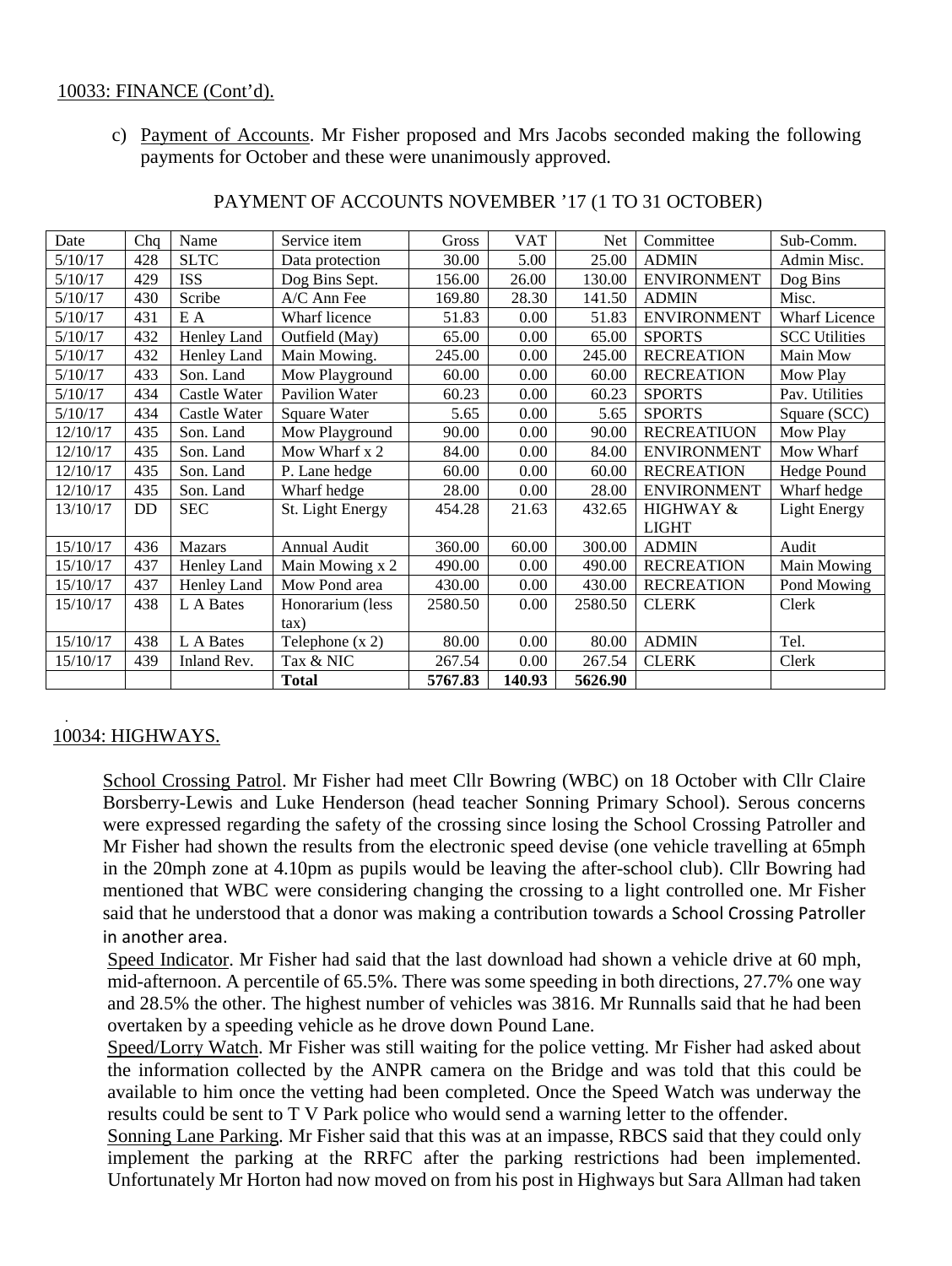## 10034: HIGHWAYS (Cont'd).

his place. Mr Fisher would make contact with her for any news about the school crossing. Mr Green suggested that a crossing nearer to the A4 would be more practical as it would serve the people from Glebe Lane.

Bridge Lights. SEC had quoted £290 plus VAT to replace 3 lights on the Bridge, Mr Fisher proposed accepting the quote, the Chairman seconded and this was unanimously approved. Mr Fisher said that Giles Stephens has approved the replacement lights. The Chairman suggested a sweep up of the Bridge while Thames Street was closed for highways work and this would take place on 21 November. All were welcome to assist during the morning.

Mr Fisher said that Mrs Plant had been in touch with someone about the road humps and had reiterated that they were a health hazard.

## 10035: RECREATION AND ENVIRONMENT W.G.

- a) Safety Checks. Mr Farnese had inspected the play equipment.
- b) New Pavilion. Mrs Pownall said that she had got in touch with the project manager but there was nothing to report so far. The Chairman said that he was sceptical about project management.
- c) SCC Practice nets. The Chairman said that he had checked the nets when he met the SLTC Chairman, Romy Spindler. They had parking for approximately 12 vehicles but the membership had grown and they now had 100 juniors. The hedge needed some attention but this was now SLTC's responsibility. Ms Spindler would check the specification for disabled access and send to the Clerk.
- d) Improvements to Approach Road to KGV Field. The Chairman said that Delta Force had done a good job at the school and asked the Clerk to contact them.
- e) Playground Quote. Proludic had quoted £3319 plus VAT to lay a path in the playground. It was agreed to leave the work until the spring.
- f) Hedge Trimming Pound Lane. The Clerk would chase Mr Collier. Mr Green said that he had noticed cars parking in the car park late at night and adjacent to Beech Lodge and there were concerns about drug use. Mr Green agreed to keep watch to see if it became a matter of concern.
- g) Wharf Gate. The Chairman had a contact in Sonning Eye who would supply a quote for a wooden gate.

Mrs Pownall said that CFC had been given fobs to open the new school gates. Mr Green said that the parking seemed to be working and things had improved.

## 10036: TECHNICAL SERVICES.

Safety Checks. The Chairman would carry out the safety checks on the Wharf.

Lighting Upgrade. Mr Fisher would ask Mr Wight if he could quote for additional lights. Allotment hedge. Mrs Pownall would ask Mr Collier to trim this and also to trim the foliage,

around the street light nearest the A4.

## 10037: NEWSLETTER.

 It was agreed to produce the next edition in the New Year. All copy to be with Mrs Pownall by the beginning of December.